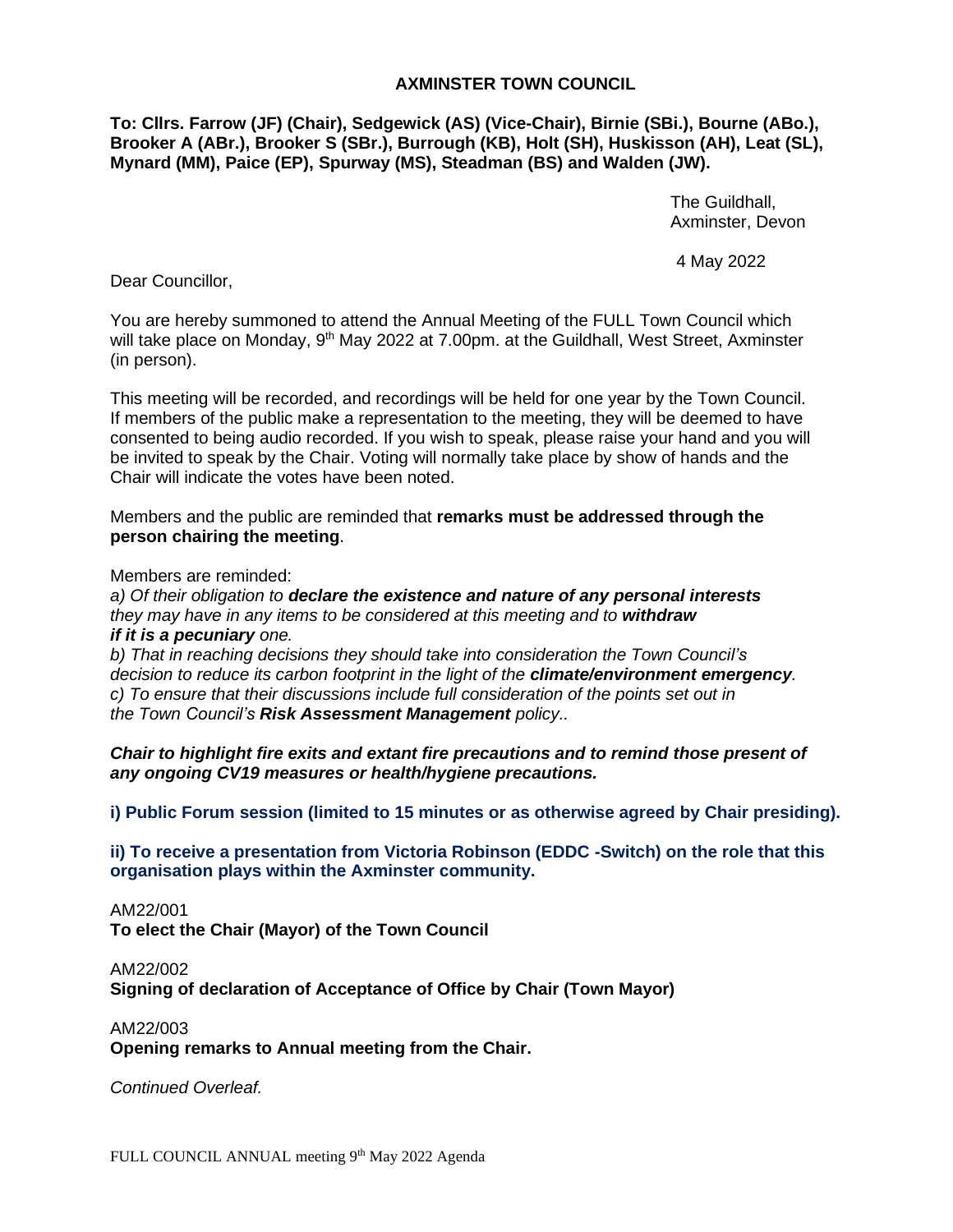# AM22/004 **To elect the Vice-Chair of the Town Council (Deputy Mayor).**

### AM22/005

**To note members present:**

### AM22/006

**To note and, if thought fit, to approve apologies for absence (and reasons thereof): (LGA 1972 s.85 (1))**

### AM22/007

**To note members of Council who are neither present nor whose absence has been approved (as above); to receive any other apologies for absence:**

### AM22/008

**To receive any declarations of interest from members of the committee in relation to items of business on this agenda and to note any dispensations previously afforded:** *This does not preclude the need for members to declare any additional interests that may arise during the meeting.*

At the FULL Council meeting held 14/02/2022, Cllr. Farrow was afforded a dispensation\* to discuss and vote upon matters pertaining to parish allotments. This dispensation applies until May 2023 (unless rescinded prior to that date) and is afforded in respect of Cllr. Farrow's disclosable pecuniary interests as set out in the Register of Members Interests. *\* Localism Act 2011 (s.33)*

### AM22/009

**To note and review the minutes of the previous Annual Meeting of the FULL Council held on Monday 24th May 2021 as previously circulated to members and published online, these minutes having been previously approved on 21st June 2021:**

## AM22/010

**To consider any matters listed on this agenda that Councillors consider should be dealt with as confidential business as per the provisions of The Public Bodies (Admission to Meetings) Act 1960**

#### AM22/011

## **To consider financial matters requiring urgent attention:**

a) To appoint the Council's Responsible Financial Officer (RFO) for 2022-23.

b) To consider payment of Chair's (Mayor's) Allowance for 2022-23.

c) To consider payment of Councillor Allowances for FY 2022-23; RFO to outline legislation.

d) To consider Council's Insurance matters for the forthcoming year; RFO to speak on this issue.

e) To confirm Council's bank signatories and to revise/amend as deemed necessary and/or appropriate.

f) To consider and, if thought fit, to approve the Council's membership of NALC/DALC for 2023.

*Continued Overleaf*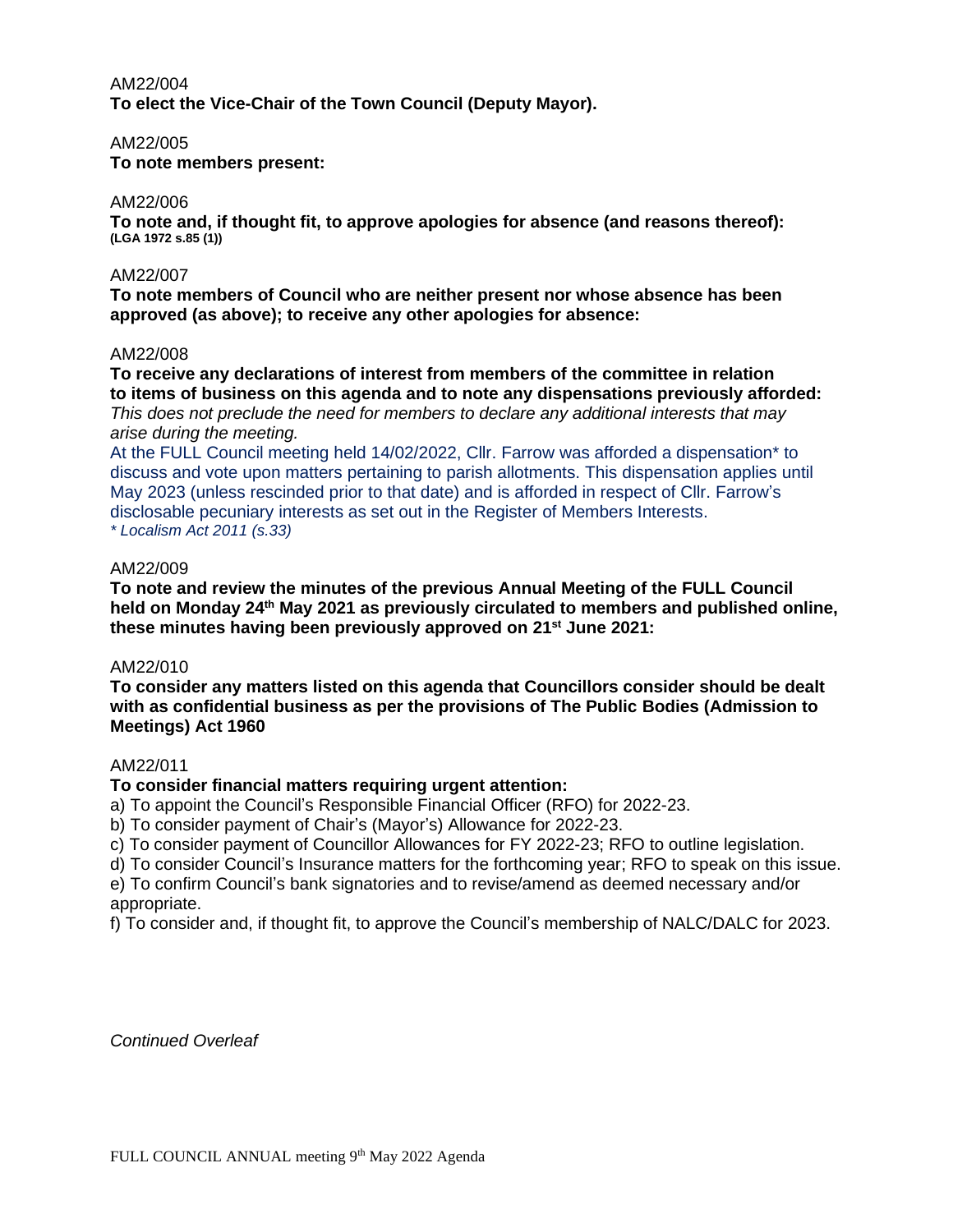# AM22/012

## **To consider planning matters requiring urgent attention:**

a) To consider any planning applications awaiting consideration (and decision):

i) 22/0611/FUL - Pinneywood Farm Lodge, Axminster. EX13 5RT.

Demolition of existing agricultural building and erection of a single detached dwelling (and assoc. works). *Council to be mindful of current Natural England direction to the LPA (EDDC).* ii) 22/0838/FUL – 57 Woodbury Way, Axminster. EX13 5QY

Erection of two-storey 3-bed detached dwelling with assoc. works and amenity space/vehicle access. *Council to be mindful of current Natural England direction to the LPA (EDDC).*

b) To consider whether the Town Council wishes to respond to the request for a licensing application for the Axminster Showground for Yarty Party (in an adjacent parish).

c)To consider whether the Town Council wishes to respond to the DCC Planning Application for Axminster Library (HB/DCC/4296/2022) for the replacement of the existing felt roof with identical with additional/upgraded insultation material; replacement of asbestos roof with a composite roof; replacement of asbestos wall cladding with composite wall cladding to match roof.

# **Council Business to be considered that Chair has determined as matters of urgency:**

## AM22/013

**To receive annual reports from the Chair's of Council's Committees as below \* :**

i) Employment Committee

ii) Operations Committee

iii) Planning Committee

iv) Strategy & Finance Committee

\* Presentation of these reports was held over from the Annual Parish Meeting held on 4 th April 2022 at the direction of the Chair of the Town Council, Cllr. J farrow.

## AM22/014

**To consider membership of Council committees and working parties.**

## AM22/015

**To consider nominations for Axminster Town Council's Hon. Footpath (P3) warden.**

## AM22/016

**To consider whether the Town Council wishes to appoint an Hon. Tree warden for the parish to monitor & assess Council's tree stock and to offer advice and guidance for future tree planting and to offer advice to the Council on any tree works that are deemed necessary for amenity, public safety or to mitigate risk.**

#### AM22/017

**To consider the review and, if thought fit, the re-adoption of the Town Council's Code of Member Conduct policy.**

#### AM22/018

**To consider any matters of urgency for noting / Chair's announcements.**

*Continued Overleaf*